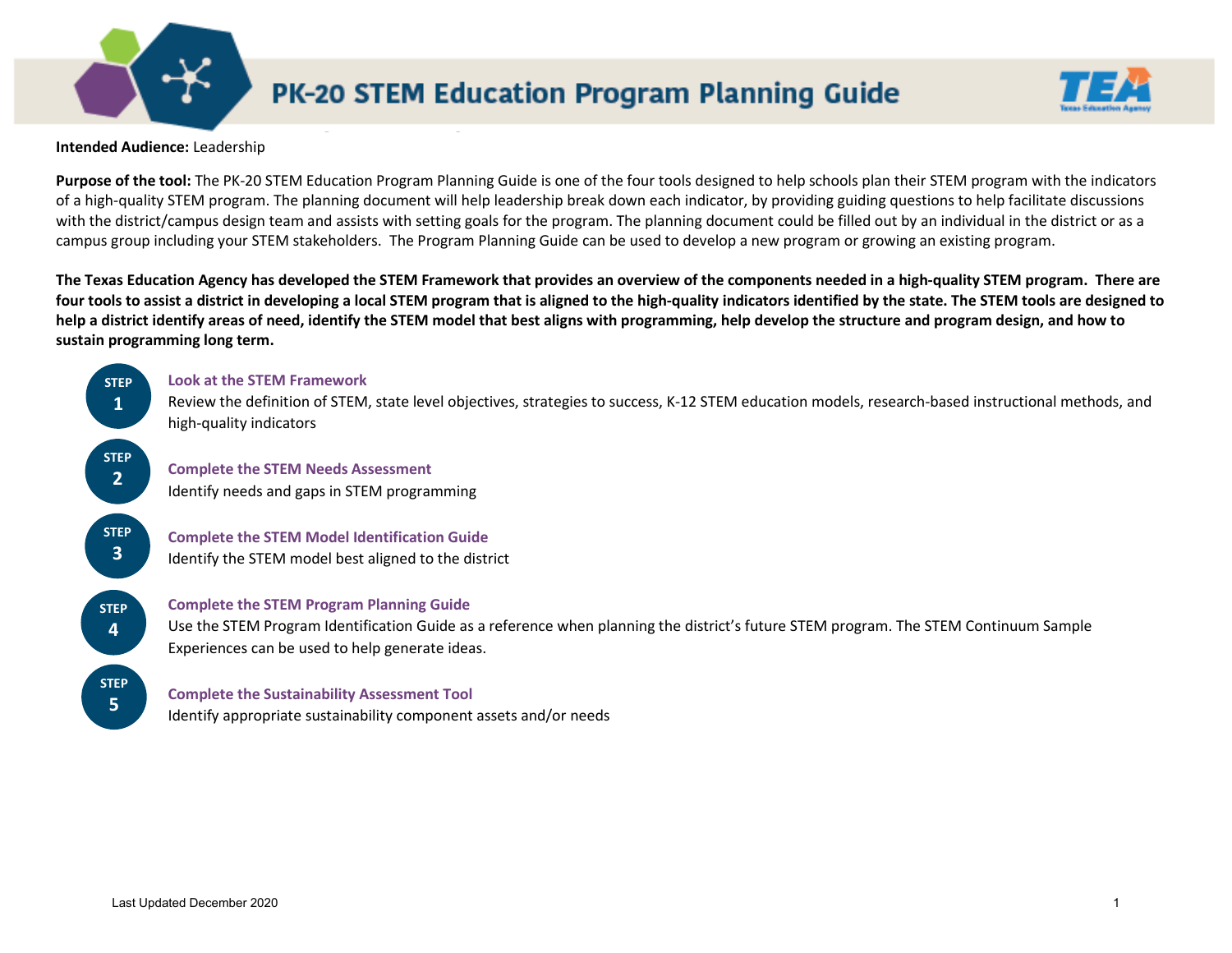| Example                                                         |                                                                                             |                                                                                                                                                                                       |                                                                                                                                                                              |                                                                                                                                                                                                                                 |                                                                                                                                                                                                                                                                                                                |  |
|-----------------------------------------------------------------|---------------------------------------------------------------------------------------------|---------------------------------------------------------------------------------------------------------------------------------------------------------------------------------------|------------------------------------------------------------------------------------------------------------------------------------------------------------------------------|---------------------------------------------------------------------------------------------------------------------------------------------------------------------------------------------------------------------------------|----------------------------------------------------------------------------------------------------------------------------------------------------------------------------------------------------------------------------------------------------------------------------------------------------------------|--|
| <b>High-Quality</b><br><b>Indicators</b>                        | <b>Current STEM Program</b><br><b>Components</b>                                            | <b>Goal Toward Growth</b><br>and Timeline                                                                                                                                             | Inputs: (Financial,<br>Human, Other<br><b>Resources</b> )                                                                                                                    | <b>Expected Outcome</b>                                                                                                                                                                                                         | <b>Artifact(s) to Measure</b><br><b>Progress</b>                                                                                                                                                                                                                                                               |  |
| <b>STEM Program is</b><br>offered for all students<br>on campus | We offer STEM during a<br>robotics elective. We<br>have two classes serving<br>50 students. | We would like to<br>integrate a STEM<br>integrated approach in<br>our science classrooms so<br>all students will<br>experience this<br>instructional approach by<br>next school year. | This year we will:<br>• Train our science<br>teachers in PBL and<br>the engineering design<br>process<br>• Redo the schedule to<br>accommodate<br>common planning<br>periods | • Increase STEM fluency<br>skills in all students<br>• Increase interest in<br>our district's STEM<br>pathway<br>• Increase student<br>understanding of<br>science concepts<br>leading to an increase<br>in science test scores | • Teacher observation<br>and reflections about<br>student growth in<br>STEM fluency skills<br>$\bullet$ # of students selecting<br>the STEM<br>endorsement in 8th<br>grade<br>$\bullet$ 8 <sup>th</sup> grade Science<br><b>STAAR scores</b><br>• $6^{th}$ and $7^{th}$ grade<br>district assessment<br>scores |  |

| Domain 1 Equity and Access                                       |                                                  |                                    |                                                          |                         |                                                  |  |
|------------------------------------------------------------------|--------------------------------------------------|------------------------------------|----------------------------------------------------------|-------------------------|--------------------------------------------------|--|
| <b>High-Quality</b><br><b>Indicators</b>                         | <b>Current STEM Program</b><br><b>Components</b> | Goal Toward Growth<br>and Timeline | Inputs: (Financial,<br>Human, Other<br><b>Resources)</b> | <b>Expected Outcome</b> | <b>Artifact(s) to Measure</b><br><b>Progress</b> |  |
| 1.1 STEM instruction is<br>offered for all students<br>on campus |                                                  |                                    |                                                          |                         |                                                  |  |

Equity and Access:

- Who has access to STEM programming curriculum, activities, and events?
- If there is a STEM activity, course, club, or event that cannot include all students, what is the process of deciding who gets to participate? Who is involved in these decisions? What criteria is the decision based on? Are the criteria equitable?
- What advocacy efforts are employed in order to ensure equity and access to high-quality teachers/staff resources such as technology, and other needs for your district's/school's STEM program?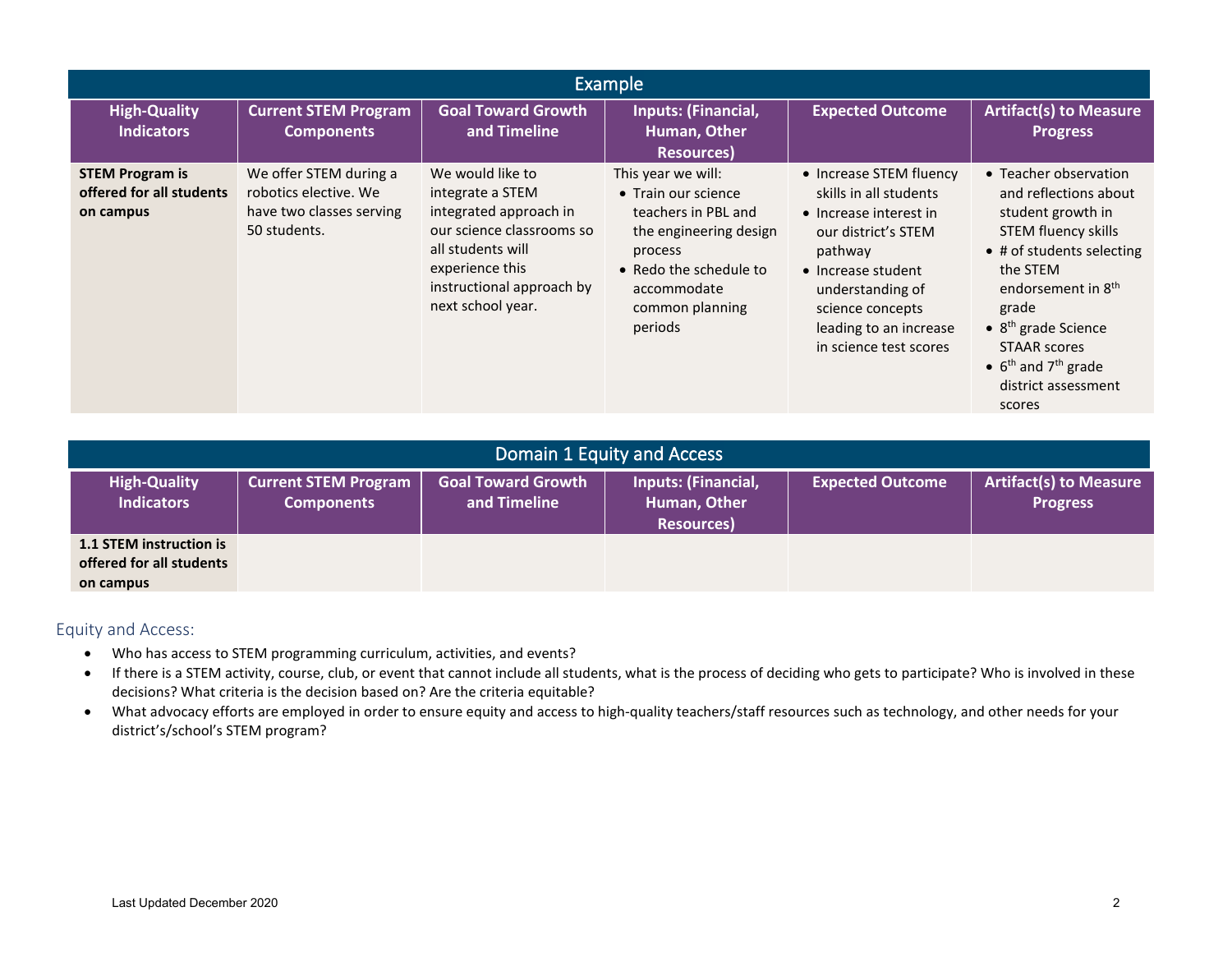| Domain 2 School Climate and Culture                                                                                                    |                                                  |                                           |                                                          |                         |                                           |  |
|----------------------------------------------------------------------------------------------------------------------------------------|--------------------------------------------------|-------------------------------------------|----------------------------------------------------------|-------------------------|-------------------------------------------|--|
| <b>High-Quality</b><br><b>Indicators</b>                                                                                               | <b>Current STEM Program</b><br><b>Components</b> | <b>Goal Toward Growth</b><br>and Timeline | Inputs: (Financial,<br>Human, Other<br><b>Resources)</b> | <b>Expected Outcome</b> | Artifact(s) to Measure<br><b>Progress</b> |  |
| 2.1 Professional<br>development on<br>integrated STEM<br>content,<br>resources, and<br>instructional methods<br>provided for all staff |                                                  |                                           |                                                          |                         |                                           |  |
| 2.2 Professional<br>development to build<br>a STEM culture and<br>growth mindset in the<br>organization provided<br>for all staff      |                                                  |                                           |                                                          |                         |                                           |  |

## Professional Development:

- What is the current capacity of teachers/staff regarding STEM subject content knowledge and pedagogical content knowledge (i.e. science, technology, engineering, math, and computer science)?
- What is the current capacity of teachers/staff regarding integrated STEM pedagogy and assessment (e.g. content integration, inquiry, project/problem-based learning (PBL), design thinking, authentic learning/assessment, modeling instruction, etc.)?
- What are the professional development needs based on our STEM program goals and the current capacity of leaders, teachers, and staff?
- What types of professional development are teachers/staff interested in? What are the best methods of professional development for our context and budget? (e.g. face-to-face workshops, conferences, webinars/videos, social media resources/professional learning networks (PLNs), professional learning communities (PLCs), communities of practice sessions, immersion experiences, action-research, lesson studies, professional organization membership, etc.)
- Does our professional development plan take into consideration best practices in professional development such as focused content, active learning, coherence or alignment of content, goals, and activities, sustained duration, and collective participation?
- How will we know if the professional development is positively impacting STEM teaching and learning and to what extent?

## School Climate and Culture:

- Is our district/school climate conducive for a curricular transformation of this nature?
- What actions are we taking as leaders to develop and maintain a STEM culture/mindset in the organization?
- Are teacher and staff needs being attended to?
- Are student needs being attended to?
- Does the community support our school? In what ways?
- Is our school inviting for students, families, and other community stakeholders?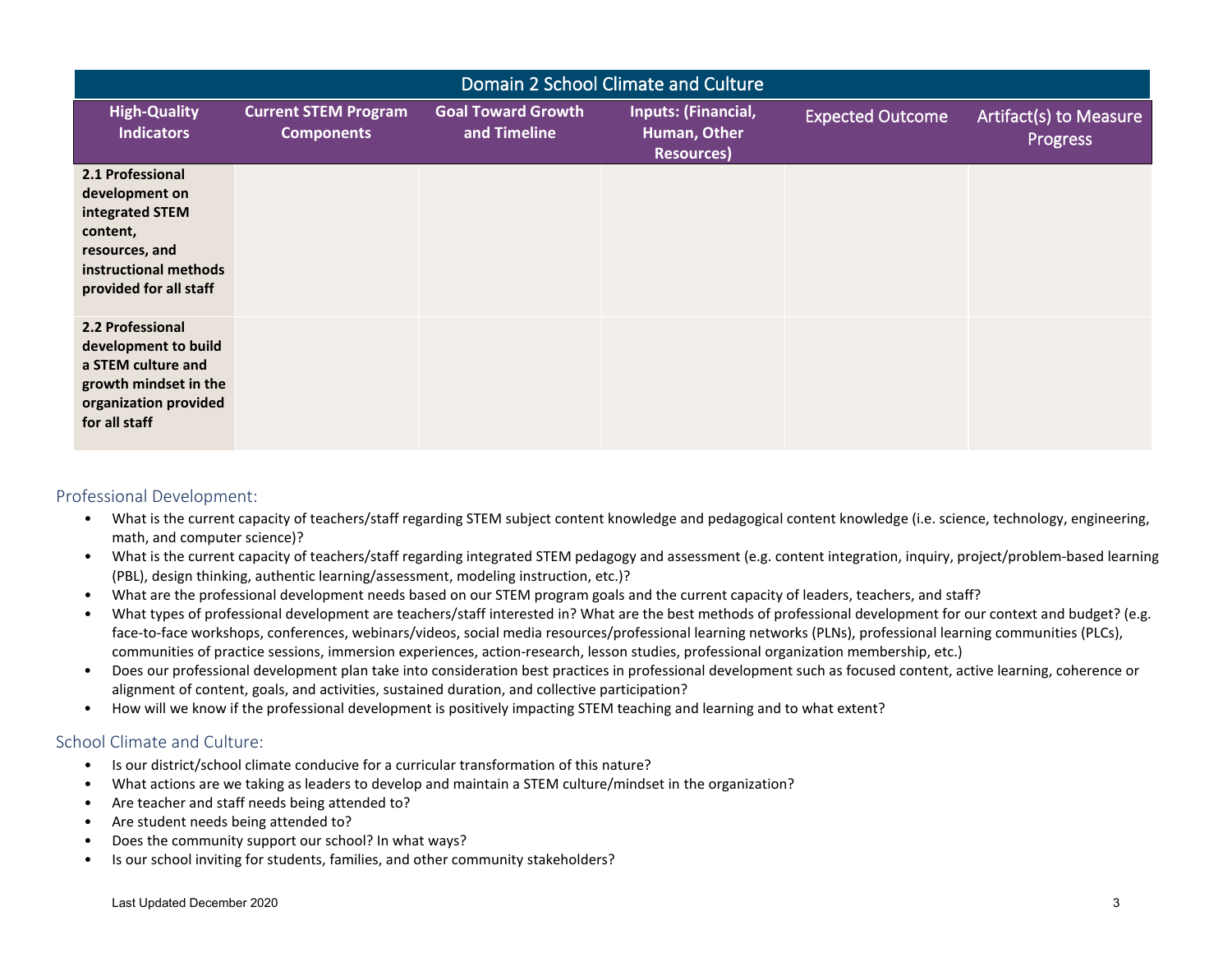# School Structure:

- What is the structural capacity of our school building(s) and grounds...Are there appropriate spaces in the school for STEM-related activities and projects? (e.g. collaborative and flexible spaces for integrated STEM teaching and learning, outdoor spaces, storage space for tools and materials, storage spaces for long-term projects, display/exhibition areas, spaces for teacher collaboration and planning, etc.)
- Does our current master schedule take into consideration STEM teaching and learning needs? (e.g. teacher planning time, cross-curricular instruction or co-teaching opportunities, experiential learning opportunities for students, if applicable, etc.)
- Is there opportunity for before/after-school and summer STEM programming/activities?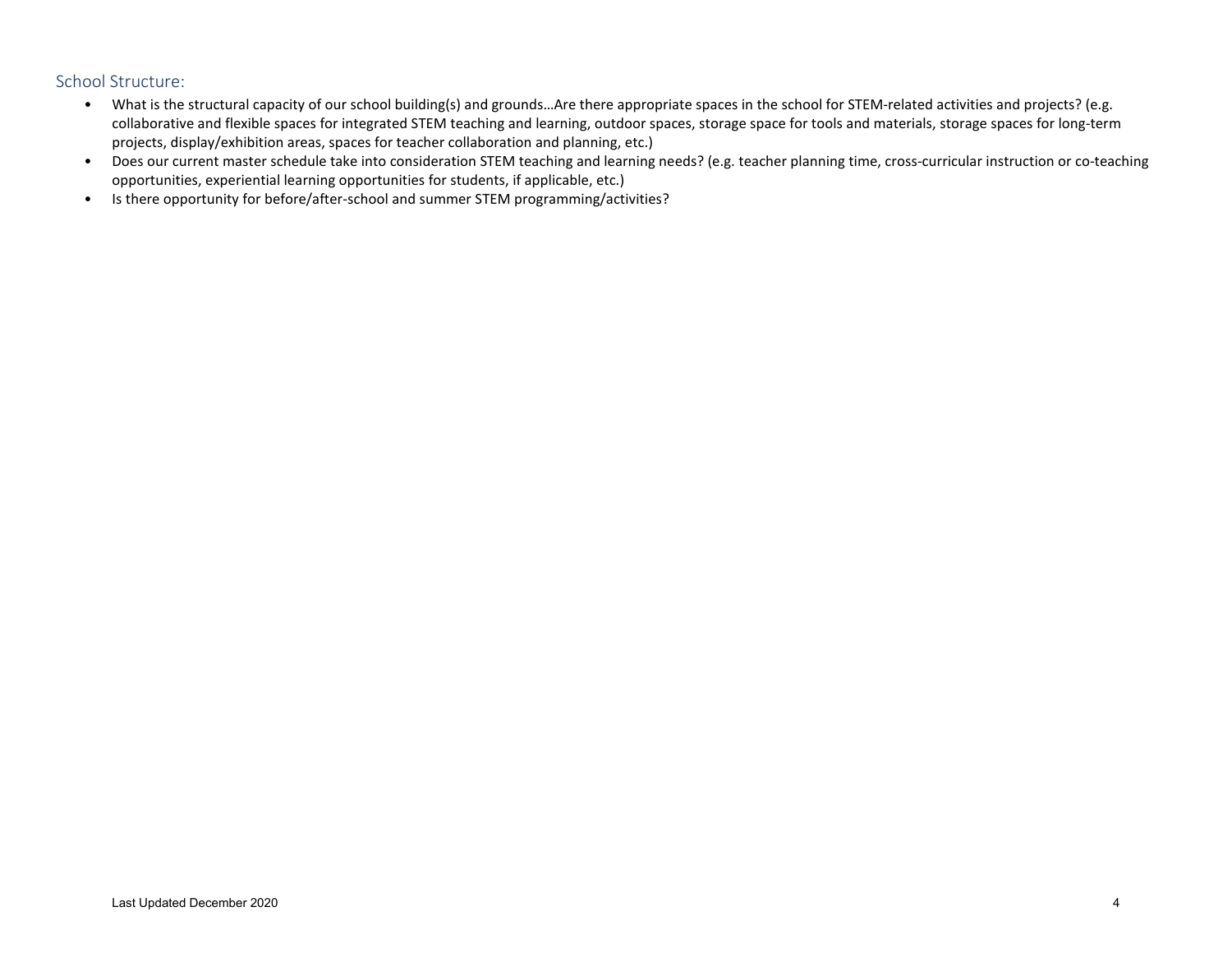| Domain 3 STEM Program Design and Timeline                                                                                                                                                                                                 |                                                  |                                           |                                                          |                         |                                                  |
|-------------------------------------------------------------------------------------------------------------------------------------------------------------------------------------------------------------------------------------------|--------------------------------------------------|-------------------------------------------|----------------------------------------------------------|-------------------------|--------------------------------------------------|
| <b>High-Quality</b><br><b>Indicators</b>                                                                                                                                                                                                  | <b>Current STEM Program</b><br><b>Components</b> | <b>Goal Toward Growth</b><br>and Timeline | Inputs: (Financial,<br>Human, Other<br><b>Resources)</b> | <b>Expected Outcome</b> | <b>Artifact(s) to Measure</b><br><b>Progress</b> |
| 3.1 Leadership team<br>made up of STEM<br>stakeholders including<br>school board,<br>community, higher<br>education, business<br>and industry to ensure<br>a successful academic<br>and career pipeline                                   |                                                  |                                           |                                                          |                         |                                                  |
| 3.2 Students' PK-20<br>learning pathway is<br>aligned to STEM<br>careers and<br>postsecondary STEM<br>degree plan                                                                                                                         |                                                  |                                           |                                                          |                         |                                                  |
| 3.3 STEM pathways<br>include academic and<br>technical skills to<br>prepare students for<br><b>STEM careers. (For</b><br>example, Engineering<br>students have both<br><b>CTE courses and high-</b><br>level math and science<br>courses) |                                                  |                                           |                                                          |                         |                                                  |
| 3.4 STEM program has<br>a strategic plan<br>including STEM<br>integrated instruction<br>aligned to the TEKS<br>and offered regularly<br>throughout the year                                                                               |                                                  |                                           |                                                          |                         |                                                  |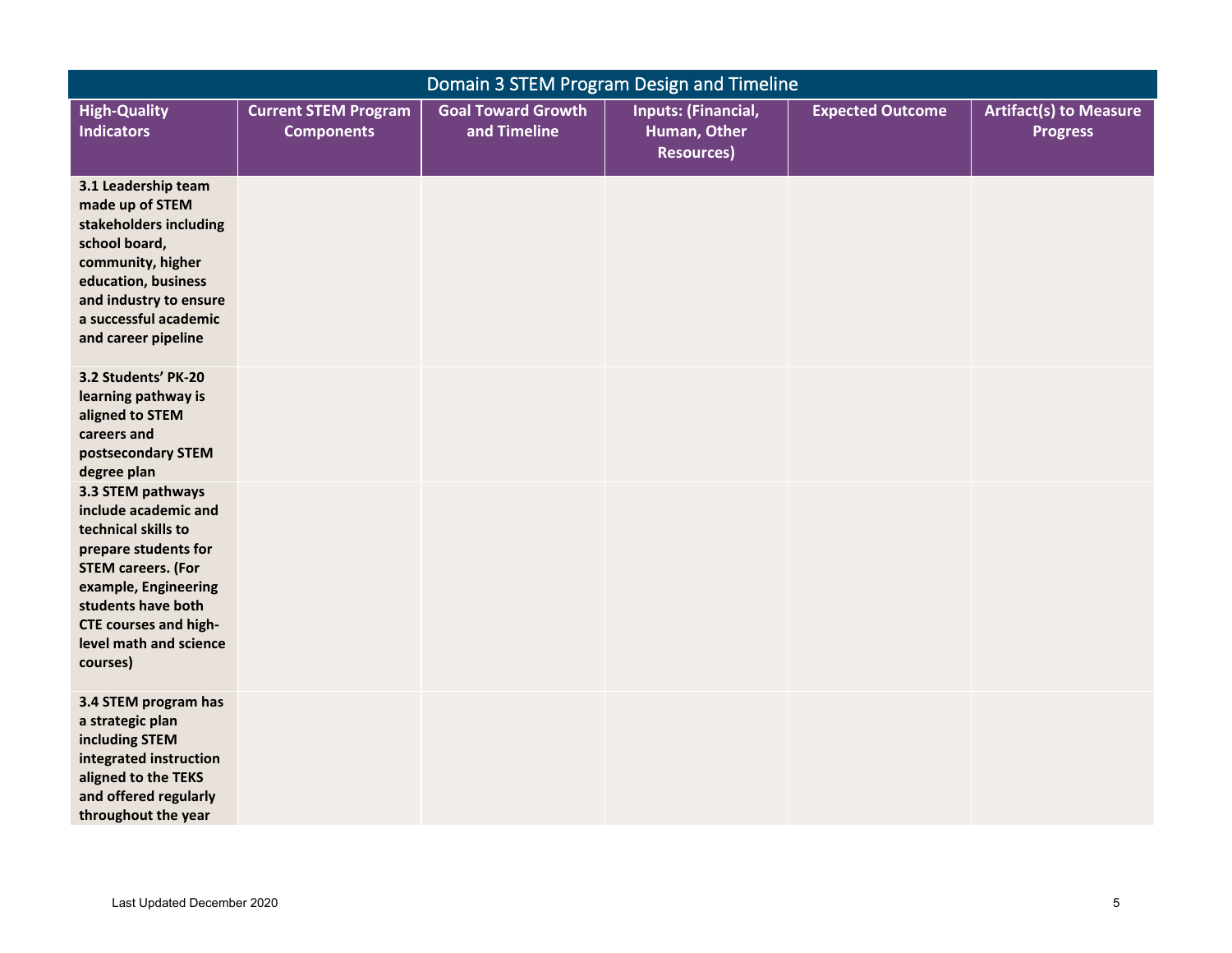# STEM Program Design:

- What is our district/school needs based on data?
- What do our stakeholders (school community/larger community) want for the school?
- What data resources do we have access to? Do we need to gather additional data?
- Is integrated STEM teaching and learning currently included in the school's vision, mission, and goals?
- What is the STEM education model that the school is going to implement? Do we have a working logic model/program framework?
- How are stakeholders involved in the development of the school's STEM education program?
- How are the STEM framework components being communicated to stakeholders?

### Resources:

- What financial resources are we currently utilizing for STEM teaching and learning? Are there any additional funding sources that can and need to be acquired?
- What grants are available to districts/schools for STEM teaching and learning? Who can assist us with grant writing and grant management if funded?
- What is the human capital capacity of our organization? Who can we utilize as resources in the district/school? Who else do we need?
- What technology, equipment, and materials do teachers and students have access to?
- What are resources will be needed based on short-term and long-term goals?
- Have we included funds in our budget for consumable materials (for design and PBL projects) and replenishment of these materials?
- Have we included funds in our budget for maintaining STEM technology and equipment?
- Who is/will be responsible for STEM technology, equipment, and materials purchasing and storage/use?
- Is there a safety plan in place for utilizing STEM equipment (e.g. makerspace tools)?

# Timeline: (Short and Long-Term)

- What is the school's short-term action plan based on our STEM education goals?
- What is our long-term action plan based on our STEM education goals?
- How are stakeholders involved in the development of the action plans? Who should be involved in the development of the action plans?
- What are our check-points?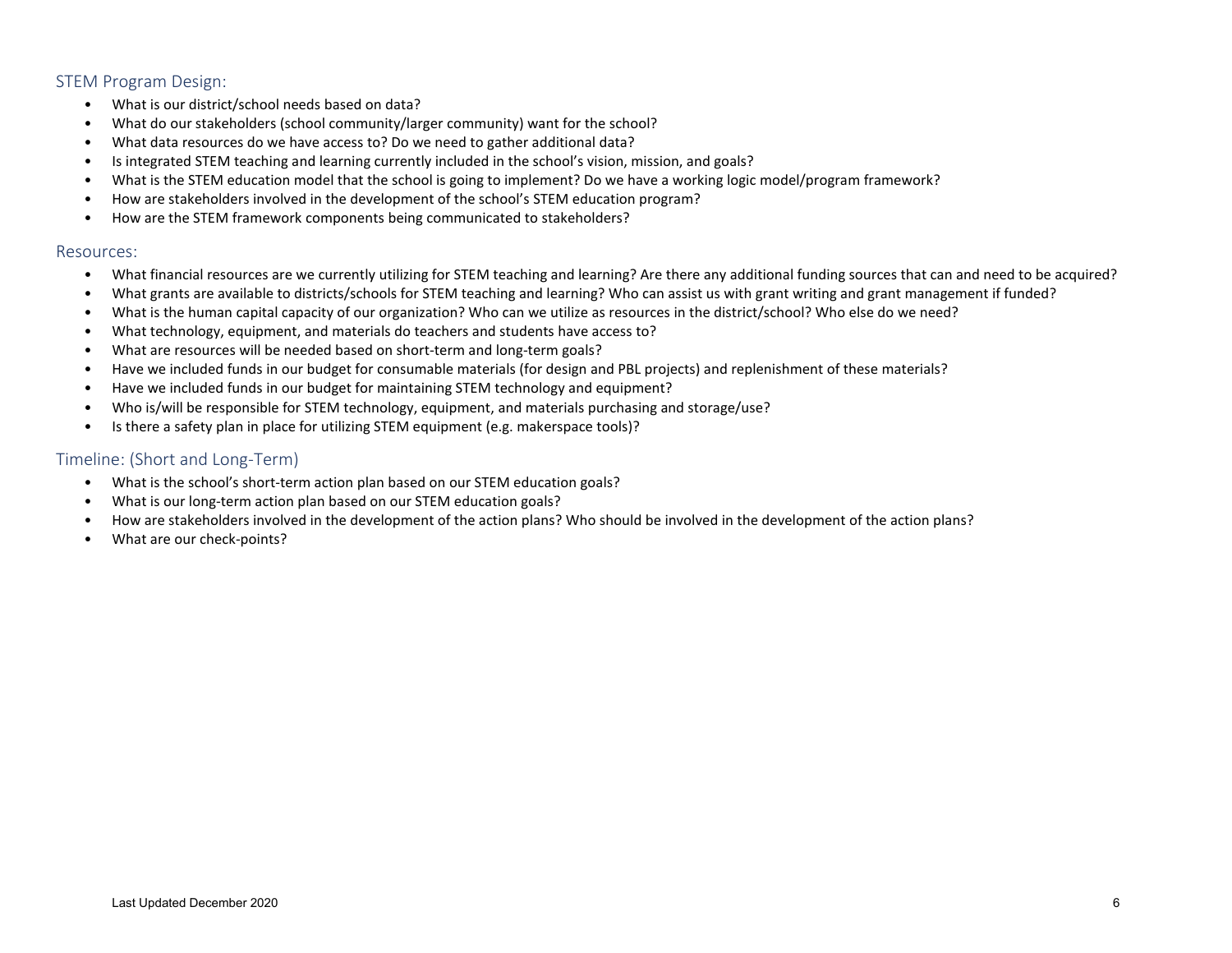| Domain 4 Curricular Aspects of the STEM Program                                                                                                 |                                                  |                                           |                                                                 |                         |                                                  |  |
|-------------------------------------------------------------------------------------------------------------------------------------------------|--------------------------------------------------|-------------------------------------------|-----------------------------------------------------------------|-------------------------|--------------------------------------------------|--|
| <b>Quality Indicators</b>                                                                                                                       | <b>Current STEM Program</b><br><b>Components</b> | <b>Goal Toward Growth</b><br>and Timeline | <b>Inputs: (Financial,</b><br>Human, Other<br><b>Resources)</b> | <b>Expected Outcome</b> | <b>Artifact(s) to Measure</b><br><b>Progress</b> |  |
| 4.1 STEM<br>Project/Problem-<br><b>Based Learning (PBL)</b><br>and/or Design-Based<br><b>Challenges are aligned</b><br>to grade level TEKS      |                                                  |                                           |                                                                 |                         |                                                  |  |
| 4.2 Project/Problem-<br><b>Based Learning or</b><br>Design-Based<br><b>Challenges have</b><br>integrated content<br>across STEM fields          |                                                  |                                           |                                                                 |                         |                                                  |  |
| 4.3 STEM classroom<br>experiences include<br>career exploration and<br>authentic real-world<br>activities/projects                              |                                                  |                                           |                                                                 |                         |                                                  |  |
| 4.4 Opportunities to<br>develop STEM Fluency<br>Skills: communication,<br>collaboration,<br>creativity, critical<br>thinking, and<br>resilience |                                                  |                                           |                                                                 |                         |                                                  |  |
| 4.5 Opportunities to<br>develop the technical<br>skills of the<br>engineering process<br>and computational<br>thinking                          |                                                  |                                           |                                                                 |                         |                                                  |  |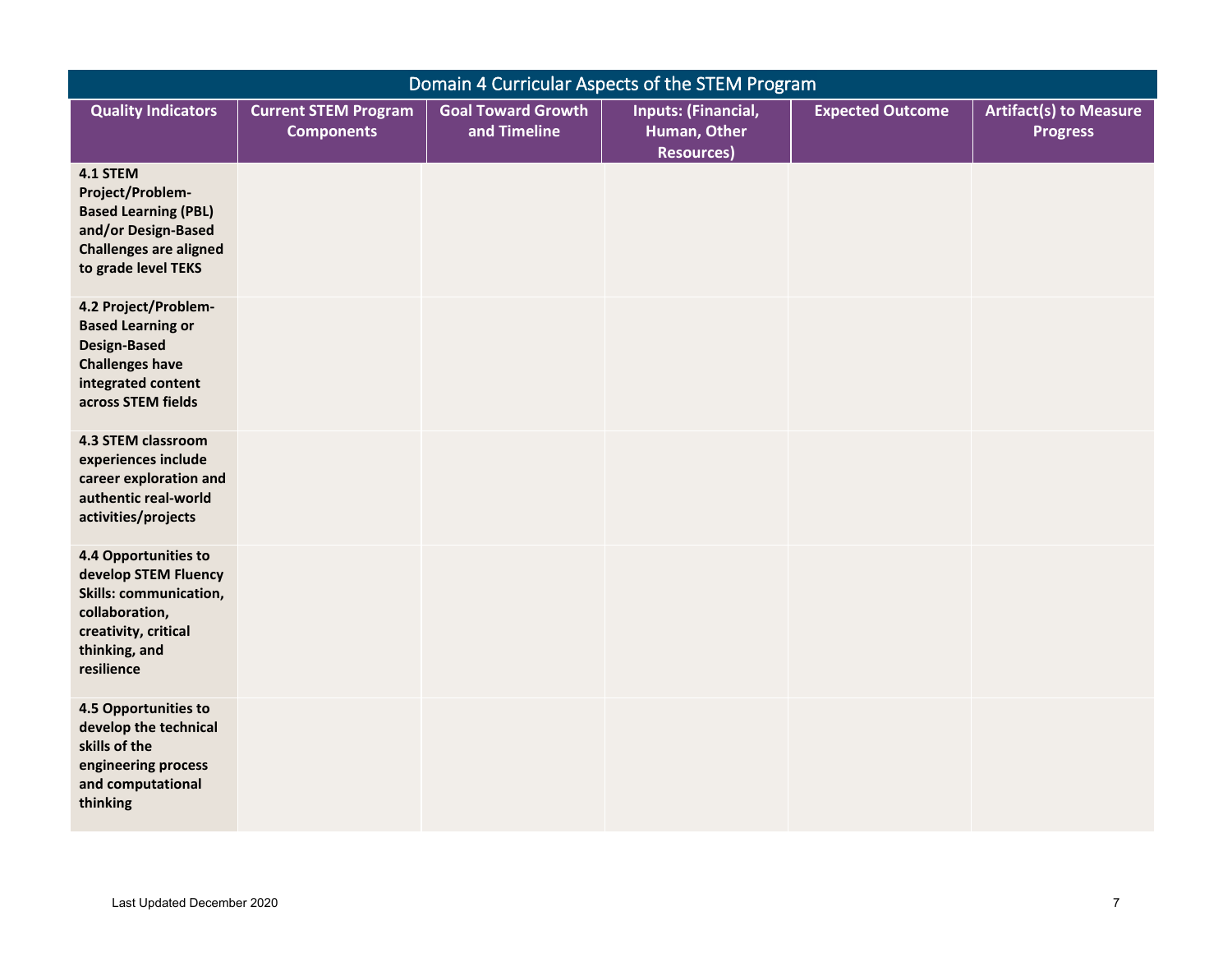| <b>Quality Indicators</b>                                                                                                                                       | <b>Current STEM Program</b><br><b>Components</b> | <b>Goal Toward Growth</b><br>and Timeline | Inputs: (Financial,<br>Human, Other<br><b>Resources)</b> | <b>Expected Outcome</b> | <b>Artifact(s) to Measure</b><br><b>Progress</b> |
|-----------------------------------------------------------------------------------------------------------------------------------------------------------------|--------------------------------------------------|-------------------------------------------|----------------------------------------------------------|-------------------------|--------------------------------------------------|
| 4.6 Experiences are<br>vertically aligned to<br><b>TEKS throughout the</b><br>district/campus<br>(PK-20)                                                        |                                                  |                                           |                                                          |                         |                                                  |
| 4.7 Experiences are<br>horizontally aligned to<br><b>TEKS throughout the</b><br>grade level (cross<br>curricular)                                               |                                                  |                                           |                                                          |                         |                                                  |
| 4.8 Student mastery is<br>demonstrated through<br>a variety of<br>assessment methods<br>including formative,<br>summative, and<br>performance-based<br>measures |                                                  |                                           |                                                          |                         |                                                  |

## Curricular Aspects of the STEM Program:

- Do all students have access to STEM curricular activities?
- To what extent do STEM learning activities involve authentic real-world connections?
- To what extent do STEM learning experiences develop STEM fluency skills?
- Does the STEM curricular programming include design thinking and computation thinking?
- To what extent do STEM learning experience along with TEKS?
- To what extent do STEM learning experiences integrate content across multiple content areas?
- How are students demonstrating STEM content/skill mastery?
- To what extent do students have opportunities for authentic STEM workforce interactions and/or immersive STEM learning experiences (e.g. field trips, virtual skype sessions with STEM professionals, guest speakers, internships, shadowing experiences, volunteering/service opportunities, elective courses, etc.)
- To what extent does the curricular aspects of the STEM program vertically align from one grade/grade-band (PK-20) to another?

## Assessment and Evaluation Data Gathering:

- What district/school data do we already have access to that can be used to assess STEM program needs?
- Based on the STEM Toolkit rubrics and assessment tools, what program components need to be addressed? What program components are going well?
- What artifacts do we have that provide evidence of success?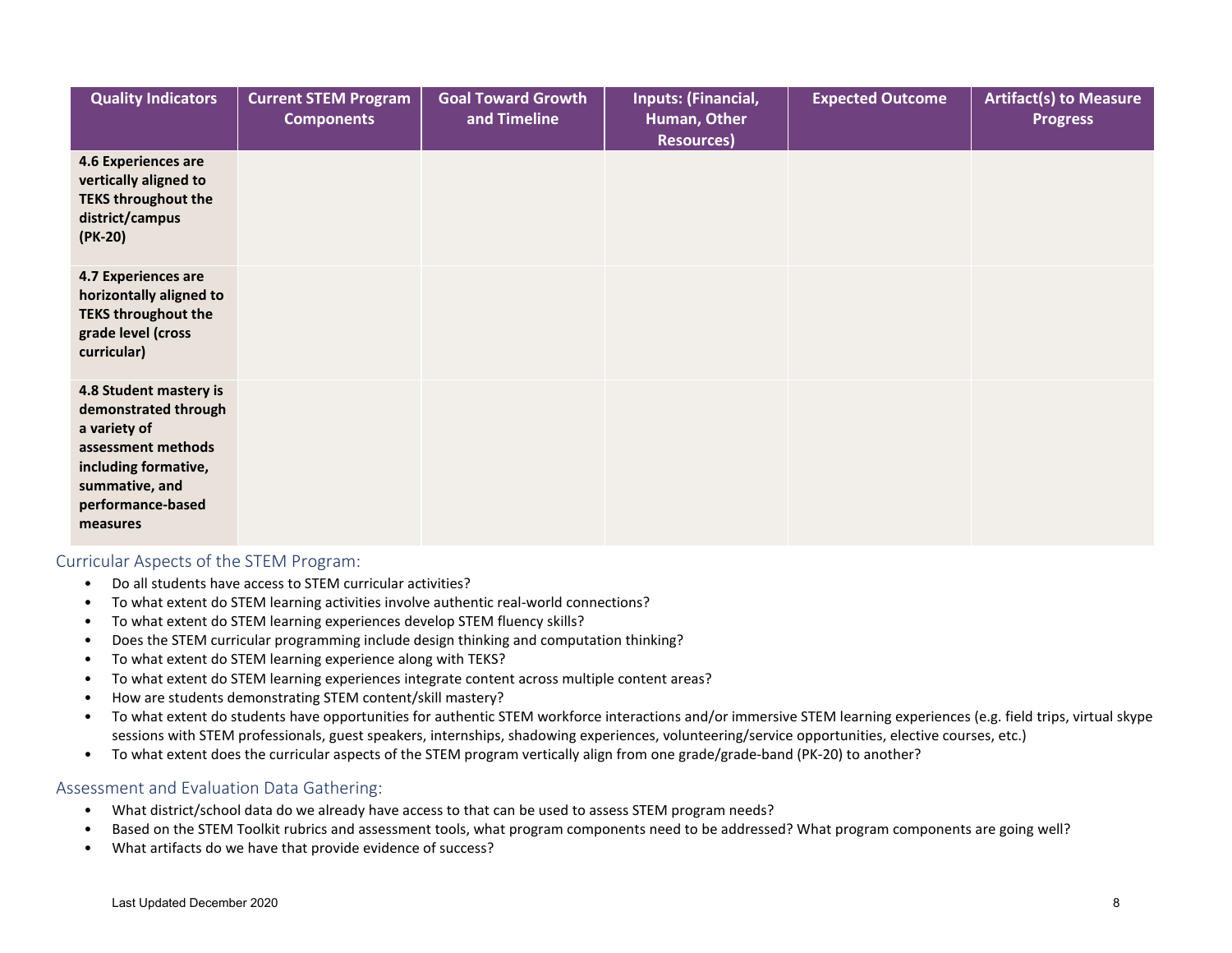| Domain 5 Stakeholder Engagement                                                                                                                                                                   |                                                  |                                           |                                                                 |                         |                                                  |  |
|---------------------------------------------------------------------------------------------------------------------------------------------------------------------------------------------------|--------------------------------------------------|-------------------------------------------|-----------------------------------------------------------------|-------------------------|--------------------------------------------------|--|
| <b>Quality Indicators</b>                                                                                                                                                                         | <b>Current STEM Program</b><br><b>Components</b> | <b>Goal Toward Growth</b><br>and Timeline | <b>Inputs: (Financial,</b><br>Human, Other<br><b>Resources)</b> | <b>Expected Outcome</b> | <b>Artifact(s) to Measure</b><br><b>Progress</b> |  |
| 5.1 Connections to<br>effective in and out-of-<br>school STEM programs                                                                                                                            |                                                  |                                           |                                                                 |                         |                                                  |  |
| 5.2 Stakeholder<br>partnerships for<br>students that expand<br>classroom learning to<br>include capstone<br>experiences (including<br>virtual) like<br>mentorships,<br>internships,<br>practicums |                                                  |                                           |                                                                 |                         |                                                  |  |
| 5.3 STEM Work-Based<br>Learning experiences,<br>to increase interest<br>and abilities in careers<br>requiring STEM skills                                                                         |                                                  |                                           |                                                                 |                         |                                                  |  |
| 5.4 Stakeholder<br>partnerships for<br>teachers that connect<br>their academic content<br>to STEM careers<br>through externships<br>and research<br>experiences                                   |                                                  |                                           |                                                                 |                         |                                                  |  |
| 5.5 STEM family<br>engagement<br>events/experiences<br>hosted by the<br>district/campus                                                                                                           |                                                  |                                           |                                                                 |                         |                                                  |  |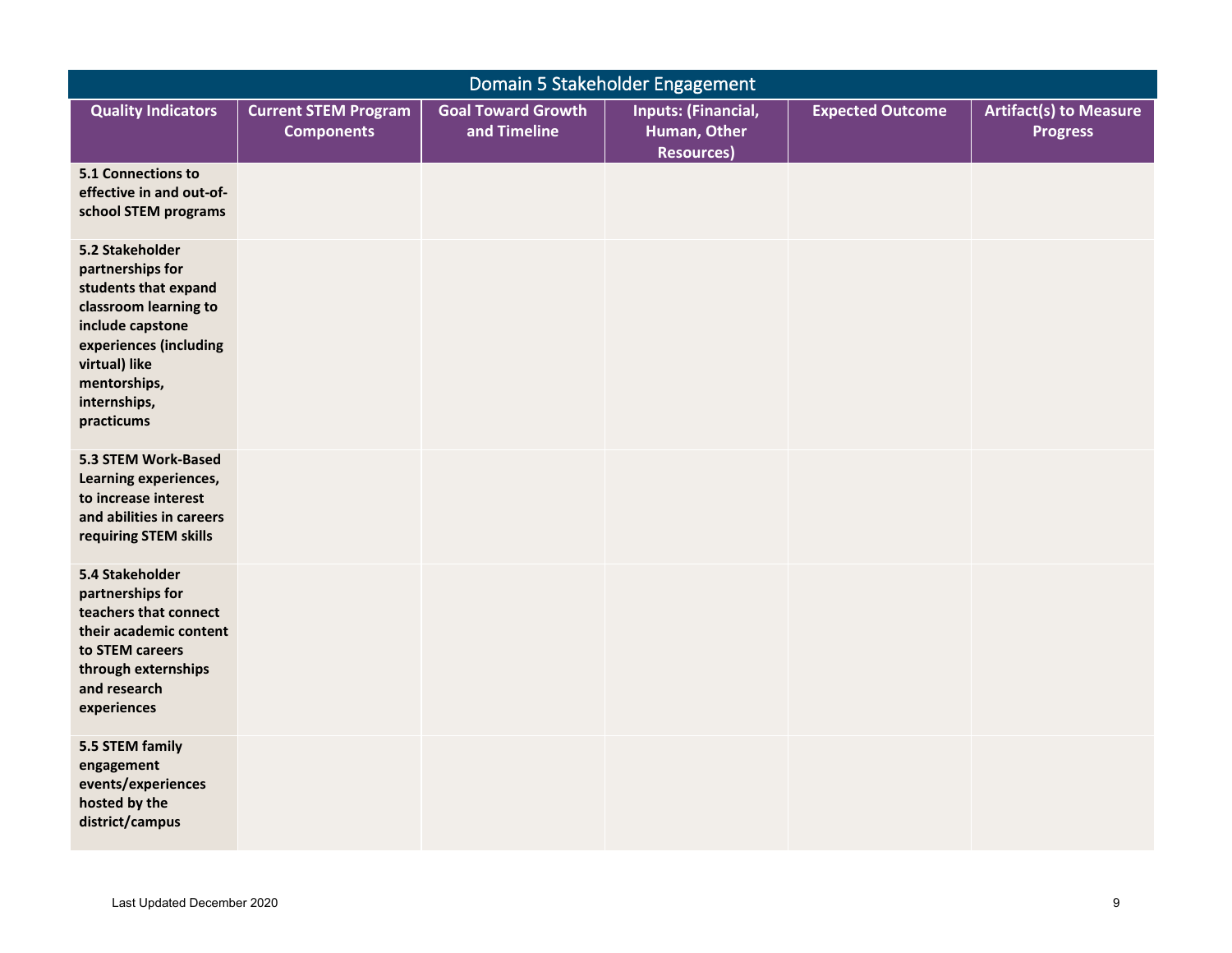Stakeholder Roles:

- What is the capacity of the human capital in the district or school community?
- Who are the current leaders? Who are potential leaders? Is there a STEM instructional coach and/or STEM teacher leader(s) that can provide direct support to teachers during implementation?
- How are/will families be included in STEM teaching and learning activities?
- What community partners does the school currently have? What other potential partners exist in the local area? Are these partners providing STEM experiences for students (field trips, work-based learning, speakers, etc…)?
- How can the district/school better utilize stakeholders' expertise?
- To what extent are guidance counselors assisting with STEM pipeline options? How are guidance counselors informing district personnel of students' aspirations so they can be placed in authentic work-based learning experiences?